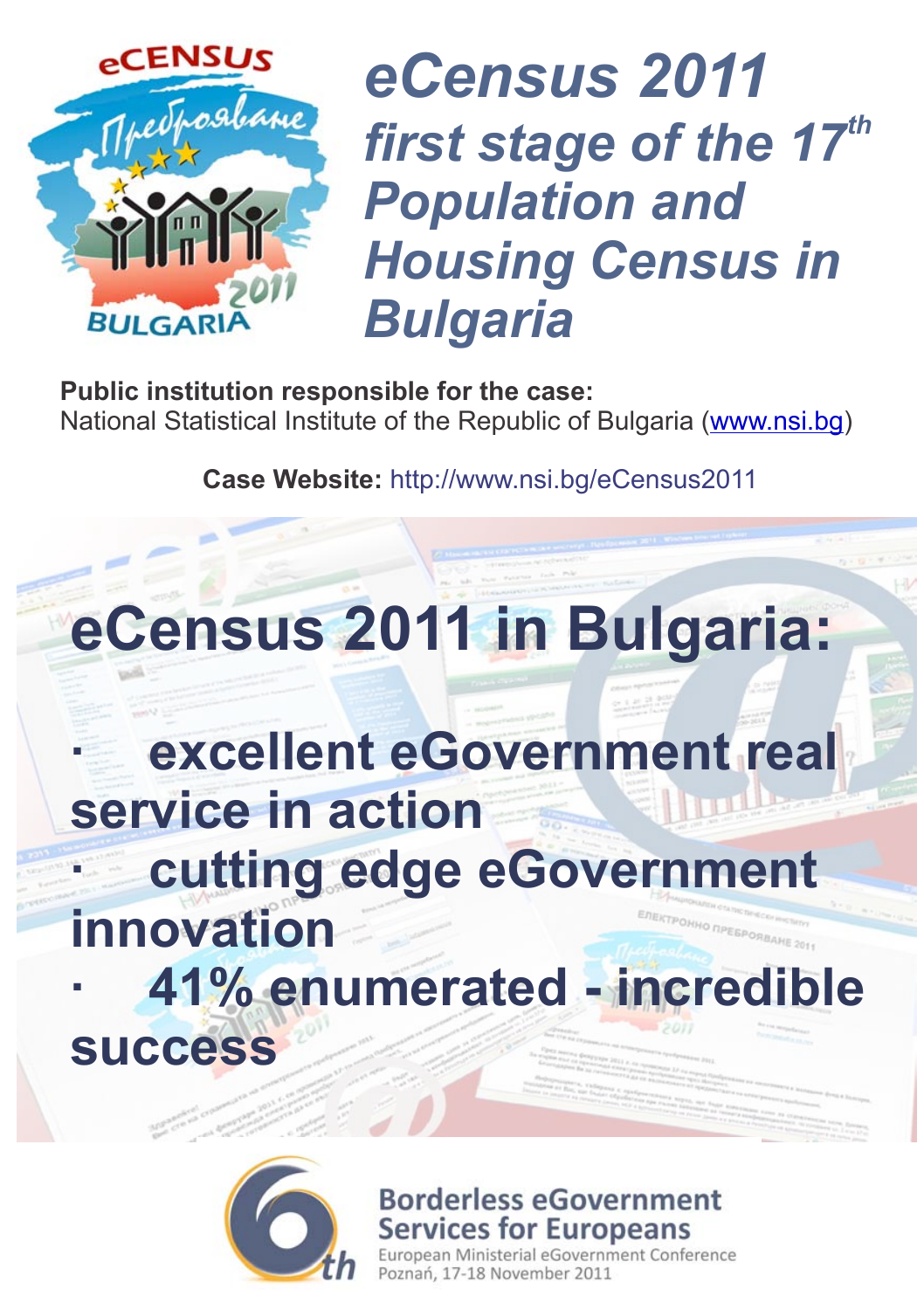

*Bulgaria is located in Europe, in the Eastern part of the Balkan Peninsula with an area of more than 110 thousand km2, and a population of 7,4 million people. It is a parliamentary republic and a full member of the European Union since the year of 2007.*

*The National Statistical Institute of Bulgaria (BNSI) is a government agency directly subordinated to the Council of Ministers, whose main activities are collecting, analyzing and disseminating accurate statistical information about the social and economic status and development of the country.*

#### **Business Needs**

Under EU census regulation, all EU Member States are obliged to conduct a Population and Housing Censuses in the year 2011.

Bulgaria was the first European Union Member State conducted a population count in 2011.

In the period 1-28 February 2011, the  $17<sup>th</sup>$  census in the demographic history of the Republic of Bulgaria was successfully carried out.

For the first time the Census was done by eGovernent service – electronic enumeration via Internet (eCensus– web-based application), for the period February 1st – 9th., and from February 10th until the 28th - through face-to-face interview with enumerators.

### **Main Results and Impacts**

The eCensus (Government-to-Citizens service) was accepted with a great interest and an extremely high participation rate was observed. The total number of persons enumerated through the eCensus was 3,100,023 that represent 41.2% of the total number of persons living in Bulgaria. This is an extremely high result as the expectations for the EU Member States are 20% on average. On average 300 000 people were enumerated a day, and in the last day – more than half a million.

This exceptional high activity was due to the innovation of eGovernment service (eCensus), which was proposed by BNSI, up to date and in accordance to the expectations of the society.



**Borderless eGovernment**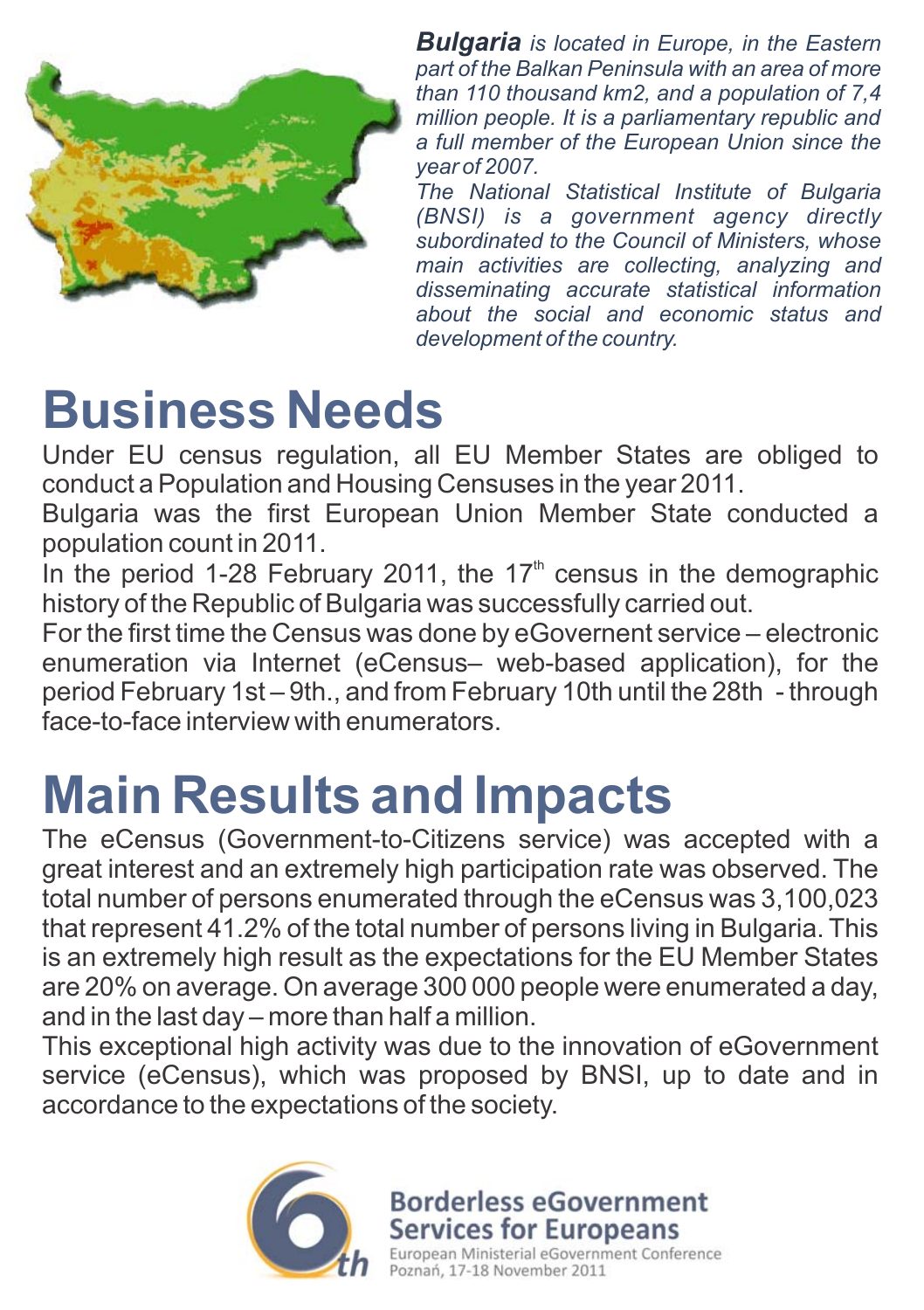

# **Innovation Solution**

The eCensus web application was developed to handle the huge loads expected during the period of electronic enumeration.

Its architecture consisted of the following main layers:

• Load balancing layer – A hardware load balancer that distributed the requests to the web servers.

• Presentation layer – A web farm consisting of 6 Windows Server 2008 R2 EE application servers each running ASP.NET MVC 2.0 web applications hosted on Internet Information Services 7.5.

• Database layer - A dedicated SQL Server 2008 R2 EE.

The eCensus system proved to be very scalable and reliable: during the peak load of the system 72,000 concurrent users working and entering data into it, the SQL Server Database handled successfully more than 2,700 batch requests per second.

It was the national scale innovativeness (technological) with a huge load without any interruption of services or bad response time.

Along with eCensus, a cross border eGovernment service – Census Hub, was successfully implemented.

The European Census Hub is a conceptually new system to achieve the dissemination of the 2011 Census data via the Eurostat website. It is based on the concept of data sharing, where a group of partners agree on providing access to their data according to standard processes, formats and technology. The Census HUB system is European scale innovativeness (technological) for the transmission and dissemination of census data.